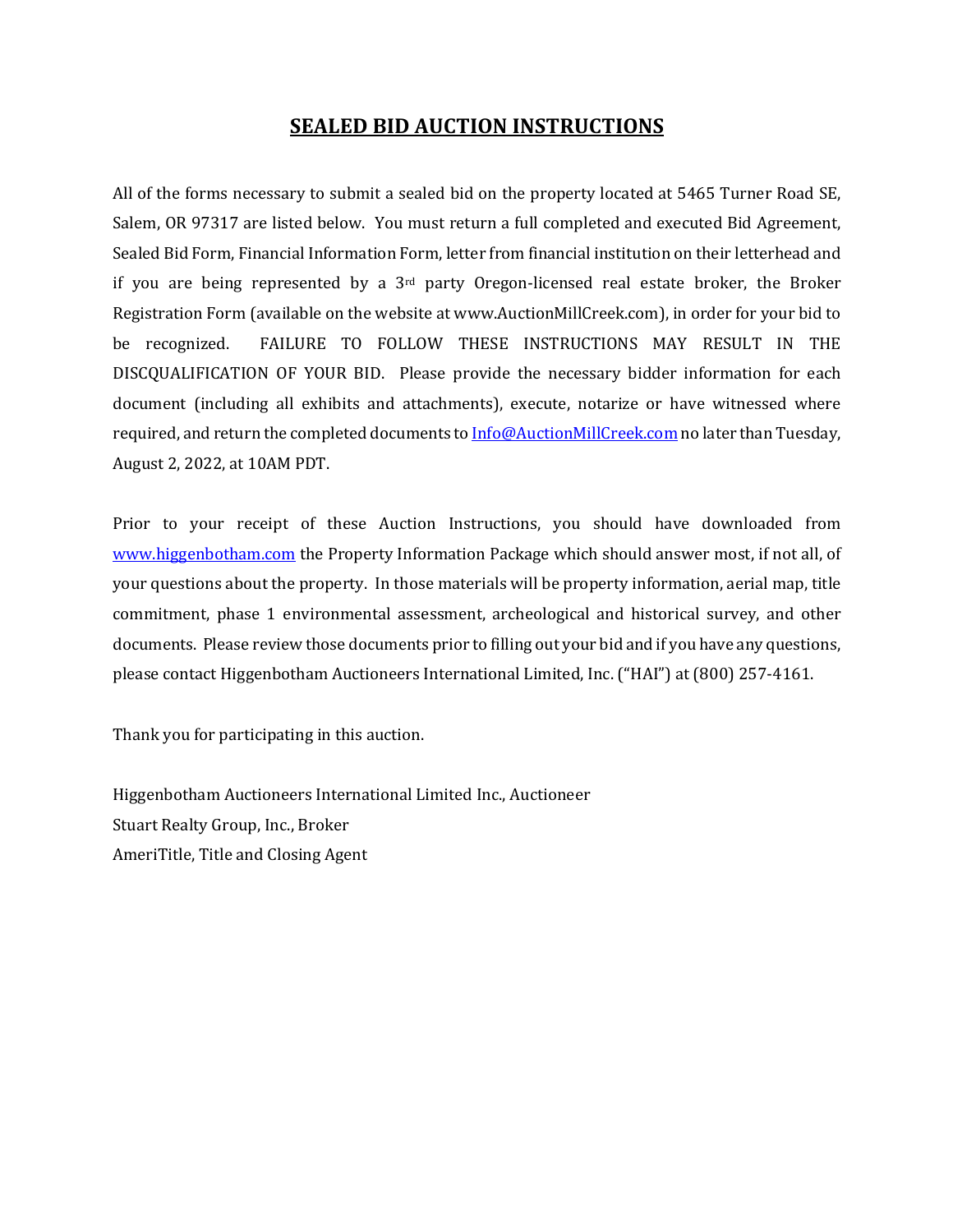## **EXHIBIT A - TERMS & CONDITIONS OF AUCTION**

Your execution and delivery of the Exhibit  $A - Bid$  Agreement confirms your agreement to the terms and conditions of auction as stated herein, and your acceptance of the terms and conditions of the Purchase and Sale Agreement and its Exhibits (collectively, the "PSA").

The Property shall be sold "AS-IS, WHERE-IS" WITH no financing, appraisal, inspection, or other contingencies to sale. Higgenbotham Auctioneers International Limited, Inc. ("HAI") as Auctioneer and Stuart Realty Group, Inc. ("SRG") as the Oregon-Licensed Broker representing the State of Oregon, acting by and through its Department of Corrections ("Seller") only and does not inspect properties on Bidder's behalf.

Buyer will receive a Statutory Bargain and Sale Deed (ORS 93.860) and Buyer may purchase a Title Insurance Policy as provided by AmeriTitle, Inc., 3240 Commercial Street SE, Suite 140, Salem, OR 97302 ("AmeriTitle"), as indicated in the PSA. Current year's taxes if any will be pro-rated through the day of Closing.

Bidder must submit as part of their bid:

- 1. Exhibit A Terms and Conditions
- 2. Exhibit  $B Bid$  Agreement
- 3. Exhibit C First Round Sealed Bid Form
- 4. Exhibit D Financial Information Form
- 5. Financial Institution Proof of Available Funds Letter
- 6. If the Bidder is being represented by a 3<sup>rd</sup> Party Oregon-Licensed Real Estate Broker, then the Broker Registration Form, available at www.AuctionMillCreek.com, must be included in the documents submitted.

The First Round Sealed Bid (FRSB) must be submitted to Info@AuctionMillCreek.com no later than Tuesday, August 2, 2022, at 10:00AM PDT. Once all FRSB's have been received by this deadline, the Auctioneer and Broker will review these bids with the Seller. By 2:00PM PDT the same day, up to the top five (5) bidders will be notified if there will be an optional second round of bidding by live auction ("Second Round Live Auction - SRLA") over the telephone on Friday, August 5, 2022 at 10AM PDT.

Upon the closing of the SRLA, the Winning Bidder will be required to execute and return the Purchase and Sale Agreement (with no changes) by August 5, 2022, at 2:00PM PDT. The Earnest Money Deposit funds equal to ten percent  $(10\%)$  of the Total Purchase Price must be sent via bank wire transfer to AmeriTitle no later than 5:00PM PDT on Monday, August 8, 2022.

The Winning Bid and sale of the Property is subject to the Oregon Department of Corrections' confirmation and approval.

#### **DISCLOSURES**

### 1. ALL DISCLOSURES ARE MADE WITHIN THESE BIDDING DOCUMENTS AND THE PROPERTY INFORMATION PACKAGE AVAIALABLE ON THE WEBSITE AT **www.AuctionMillCreek.com.**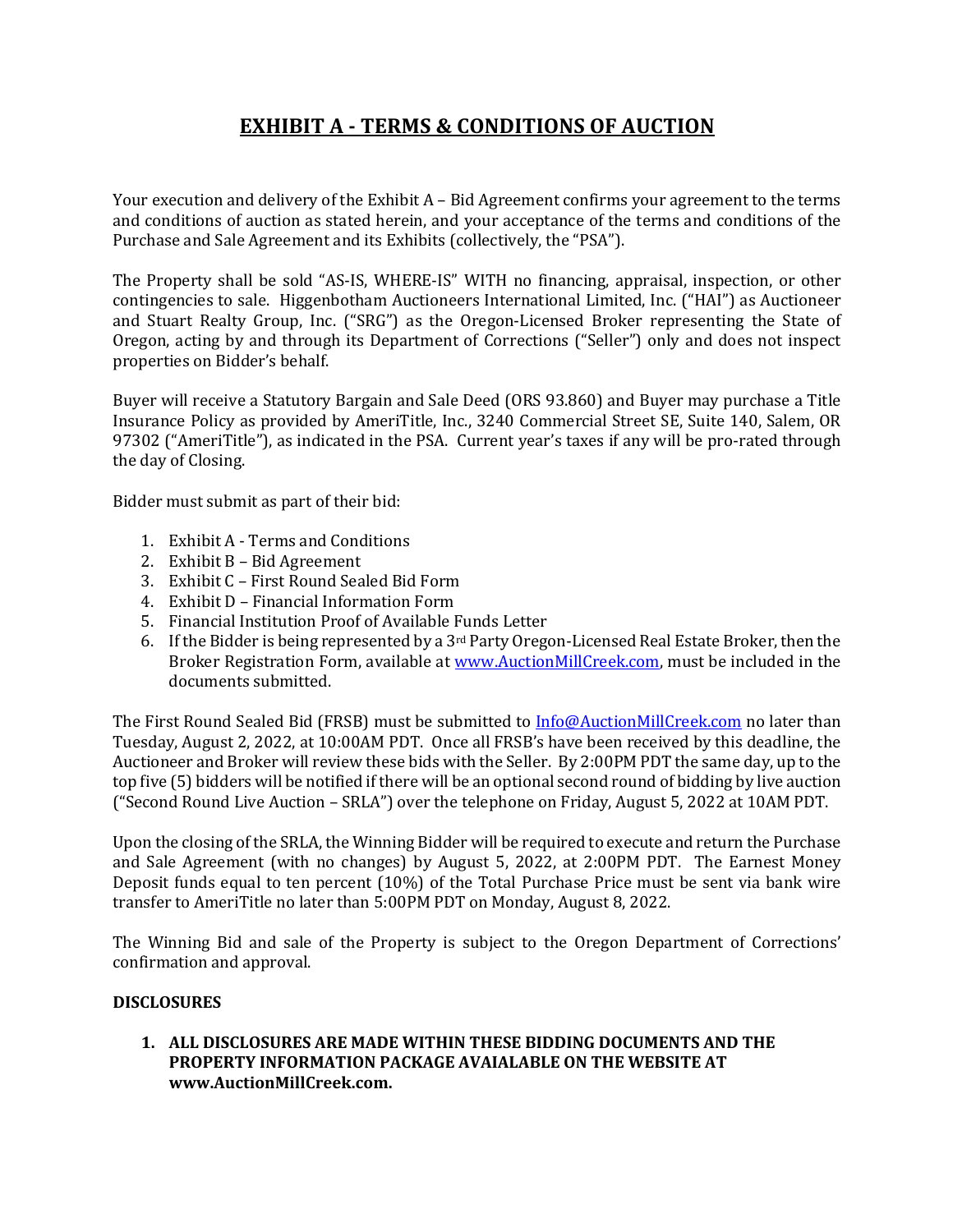# **EXHIBIT B - BID AGREEMENT**

**THIS BID AGREEMENT** ("Agreement") is entered into on \_\_\_\_\_\_\_\_\_\_\_\_\_\_, 2022, ("Effective Date") and is by and between Higgenbotham Auctioneers International Limited, Inc., a Florida corporation, having a place of business at 1629 Shepherd Road, Lakeland, FL 33811 ("Auctioneer"), Stuart Realty Group, Inc., an Oregon corporation having a place of business at 358 NW 1st Avenue, Suite 7, Canby, OR 97013 ("Broker") and \_\_\_\_\_\_\_\_\_\_\_\_\_\_\_\_\_\_\_\_\_\_\_\_\_\_\_\_\_\_\_\_\_\_\_\_\_\_\_\_\_\_\_\_\_\_\_\_\_\_\_\_\_\_\_\_\_\_\_\_\_\_\_\_\_\_\_\_\_\_\_\_\_\_\_\_\_\_\_\_\_\_\_\_, located at  $($ "Bidder").

Auctioneer, Broker and Bidder are each referred to herein as a "Party," or collectively as the "Parties."

**WHEREAS**, Auctioneer and Broker will conduct an auction (the "Auction") for certain property owned by the State of Oregon, acting by and through its Oregon Department of Corrections ("ODOC") or ("Seller");

**WHEREAS**, the property is commonly referred to as the former Mill Creek Correctional Facility located at 5465 Turner Road SE, Salem, OR 97317 and legally described in the Purchase and Sale Agreement for this transaction and has been provided to Bidder prior to the Auction ("Property");

**WHEREAS**, the Property is a unique, one of a kind asset;

**WHEREAS**, all entities desiring to participate in the Auction must meet certain criteria and Auctioneer and Broker will not accept bids from entities that have not executed a Bid Agreement;

**WHEREAS**, Auctioneer must protect the integrity of the bidding process by way of ensuring uniformity for requirements for all bidders and the *bona fide* nature of all bids;

**WHEREAS**, Bidder desires to participate in the Auction for the Property; and,

**NOW THEREFORE**, in consideration of the mutual covenants set forth herein, and for other good and valuable consideration, the receipt and sufficiency of which are hereby acknowledged, the Parties agree as follows:

- **1. Terms and Conditions of Auction.** Bidder acknowledges that it has read the Terms and Conditions of Auction (the "Terms and Conditions") attached hereto as Exhibit A and incorporated herein by reference. Bidder acknowledges that this Agreement and the Terms and Conditions shall govern the form of, and Bidder's participation in, the Auction.
- **2.** Proof of Available Funds Letter. Bidder shall include with their bid, a letter from their financial institution, specifically guaranteeing that the Bidder has available cash funds or approved financing totaling the bid price being placed by the bidder in this Auction. This letter must be on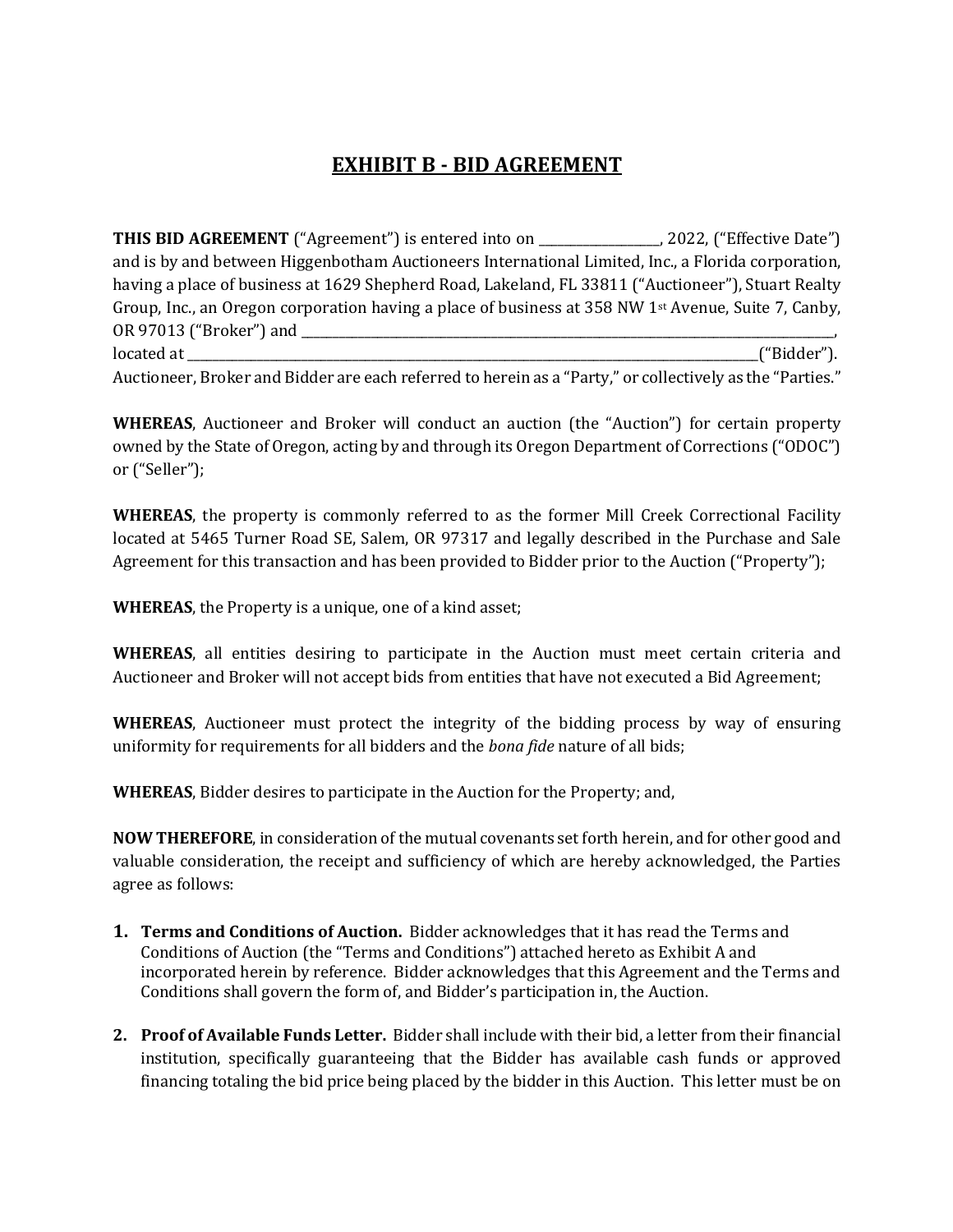financial institution letterhead and be signed by an officer of the institution with authority to sign such document.

- **3. Sealed Bid Auction.** Auctioneer and Broker shall conduct the Auction as a First Round Sealed Bid ("FRSB") and an optional Second Round Live Auction ("SRLA").
	- A. **Sealed Bid.** Bidder shall submit a sealed bid by completing the FRSB Form set forth in **Exhibit C** hereto. Exhibit C must be completed in its entirety and shall include the amount of the Bidder's bid (FRSB), and contain a notarized signature from a representative of the Bidder having the full power and authority to legally bind Bidder to the terms hereof. The signatory of the Bidder must be a signatory officer of the corporation or limited liability company if a corporation or limited liability company, the general partner of a general or limited partnership, or the legal owner of a sole proprietorship. Bidder must enclose the FRSB Form, complete, along with their Financial Information Form and Proof of Funds Letter, an executed copy of this Agreement with Terms and Conditions,  $3<sup>rd</sup>$  Party Broker Registration Form (if being represented by a  $3<sup>rd</sup>$  party Oregon-licensed broker) and return the documents to Info@AuctionMillcreek.com.
	- B. **Irrevocable Sealed Bid.** Bidder understands and agrees that the integrity of the Auction requires the Bidder's FRSB and SRSB to be an irrevocable offer to purchase the Property for a period of seven (7) days following either the FRSB Deadline or the close of the SRLA, as applicable.
	- C. **FRSB Deadline.** The FRSB must be received by Broker by Tuesday, August 2, 2022 at **10:00AM PDT (the "FRSB Deadline").** Broker and Auctioneer may not recognize a sealed bid that is not submitted prior to the FRSB Deadline.
	- **D. Conclusion of FRSB Auction.** Following the expiration of the FRSB Deadline, Auctioneer, Broker and Seller shall review each FRSB and the documentation submitted hereunder. Auctioneer shall rank the FRSB's from highest to lowest and then by 2:00PM PDT on **Tuesday, August 2, 2022**, and at the Seller's option, Auctioneer & Broker will contact up to the top five (5) bidders. These top five (5) FRSB Auction Bidders may be invited to **participate in a Second Round Live Auction ("SRLA") by telephone on Thursday, August 4, 2022 at 2:00PM PDT.**
	- E. **Conclusion of SRLA.** At the SRLA, the last and highest bid and Winning Bidder will be determined by the Auctioneer. Following the closing of the SRLA, Broker shall forward by electronic mail the final Purchase and Sale Agreement ("PSA") for the Winning Bidder's execution and return to the Broker an executed final PSA with no changes to the verbiage by **no later than 5:00PM PDT on Thursday, August 4, 2022.** In addition, the 10% Earnest Money Deposit ("EMD") of the Purchase Price ("PP") shall be bank wire transferred to AmeriTitle by no later than 5:00PM PDT on Friday, August 5, 2022. Winning Bidder will be provided wiring instructions at point of execution of the PSA.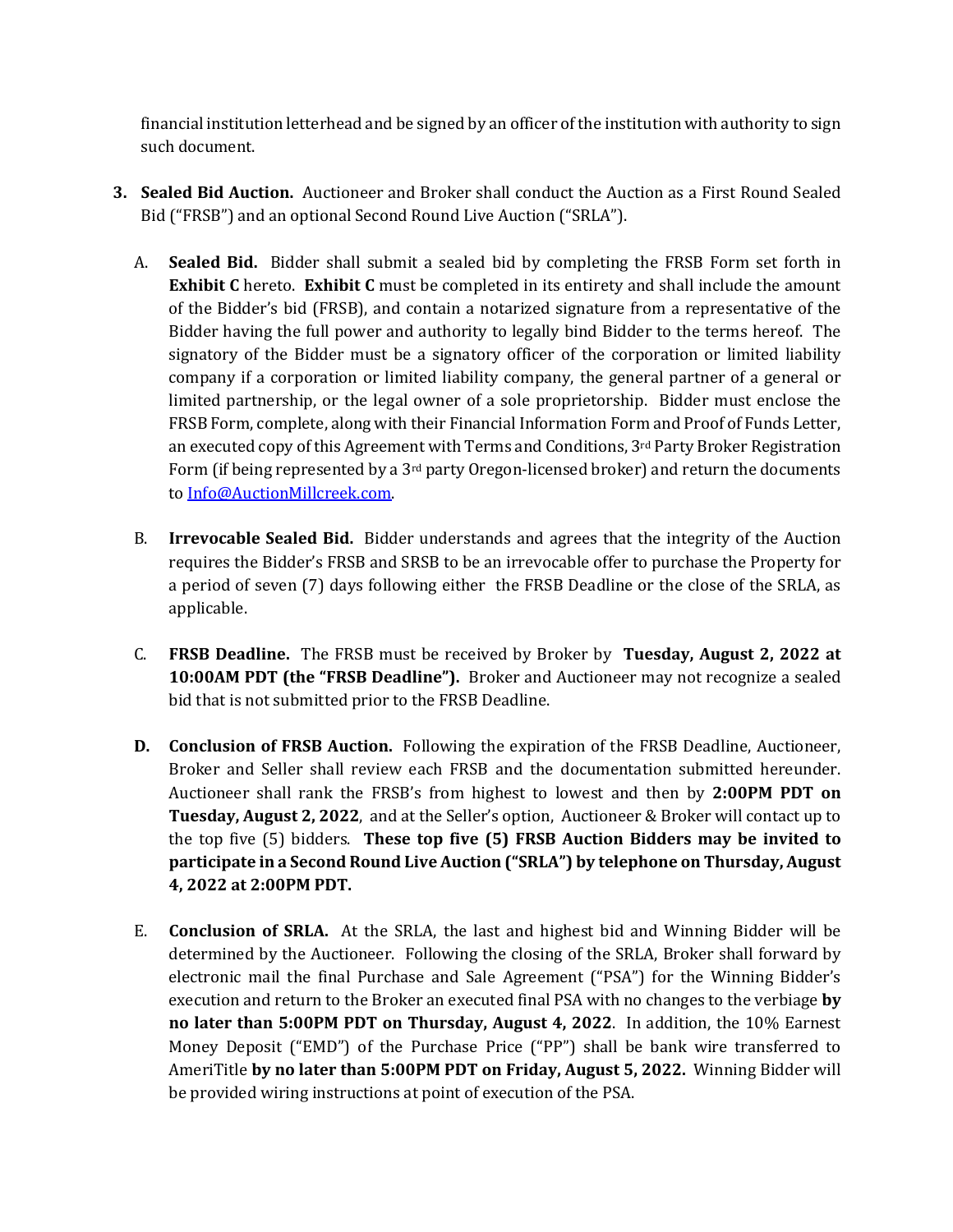- F. If the Purchase and Sale Agreement is not executed by 5PM PDT on Thursday, August **4, 2022 and/or the 10% EMD is not deposited with AmeriTitle by 5PM PDT on Friday** August 5, 2022, Winning Bidder will be determined to be in default and Auctioneer may select the next highest bid as the Winning Bid and proceed with that bidder. If **there is a default, then the Bidder Breach Remedy will be as follows in Section 5.**
- G. **Conclusion of Property Transaction**. Upon receipt of the fully executed PSA and the EMD, AmeriTitle will open escrow and proceed to prepare all required documents for closing. **NOTICE: THE ACCEPTANCE OF THE WINNING BIDDER'S BID BY THE SELLER IS SUBJECT TO THE APPROVAL OF THE STATE OF OREGON DEPARTMENT OF CORRECTIONS. IF** THE SELLER DOES NOT APPROVE THE WINNING BIDDER'S BID, THE TRANSACTION **WILL TERMINATE.** If the Seller approves the Winning Bid and executes the PSA, Closing will be no later than 60 days from the date of execution of the PSA by the Winning Bidder and the Seller.
- **4. Bidder Financial Information.** Bidder shall complete the Financial Information Form attached hereto as **Exhibit D**. Bidder shall include information detailing how Bidder intends to fund the Winning Bid they are submitting for the Property, and any documentation establishing Bidder's ability to do so. In addition, Bidder shall attach a letter from their financial institution, on financial institution letterhead, signed by an officer of the financial institution at a vice presidentlevel or higher, guaranteeing the Bidder has readily-available funds or pre-approved financing to purchase the Property at the price being bid in the FRSB and/or SRLA, as applicable.
- 5. **Bidder Receipt of Property Information Package -Volumes 1 and 2.** Bidder acknowledges they have downloaded the Property Information Package from the AuctionMillCreek.com website and read the contents of the documents within the Property Information Package.
- 6. Bidder Breach; Remedy. THE PARTIES AGREE THAT IT IS EXTREMELY DIFFICULT OR IMPOSSIBLE TO ACCURATELY ESTIMATE THE AMOUNT OR EXTENT OF AUCTIONEER'S, BROKER'S OR SELLER'S INJURIES RESULTING FROM A BREACH OF THIS AGREEMENT BY BIDDER, AND BASED ON THE UNCERTAINTY OF SUCH ESTIMATION, BIDDER AGREES THAT LIQUIDATED DAMAGES ARE A PROPER REMEDY FOR BIDDER'S BREACH OF THIS AGREEMENT. THREFORE, BIDDER AGREES THAT LIQUIDATED DAMAGES SHALL BE SET AT THE SUM OF FIFTY-FIVE THOUSAND AND 00/100 DOLLARS (\$55,000.00), AND THAT THIS AMOUNT IS A REASONABLE AND SATISFACTORY REMEDY FOR INJURIES SUFFERED BY AUCTIONEER OR SELLER AS A RESULT OF BIDDER'S BREACH OF THIS AGREEMENT. BIDDER FURTHER AGREES THAT THE LIQUIDATED DAMAGES AMOUNT SET FORTH HEREIN CONSTITUTES A REASONABLE AND SATISFACTORY PRE-BREACH ESTIMATION OF AUCTIONEER'S AND BROKER'S DAMAGES, AND SHALL NOT IN ANY WAY BE CONSIDERED A PENALTY. THIS BIDDER BREACH REMEDY ONLY APPLIES TO THE BID AGREEMENT AND IS SEPARATE AND APART FROM THE PURCHASE AND SALE AGREEMENT WHICH THE EARNEST MONEY DEPOSIT IS NON-REFUNDABLE UPON SELLER'S ACCEPTANCE OF THE PURCHASE AND SALE AGREEMENT.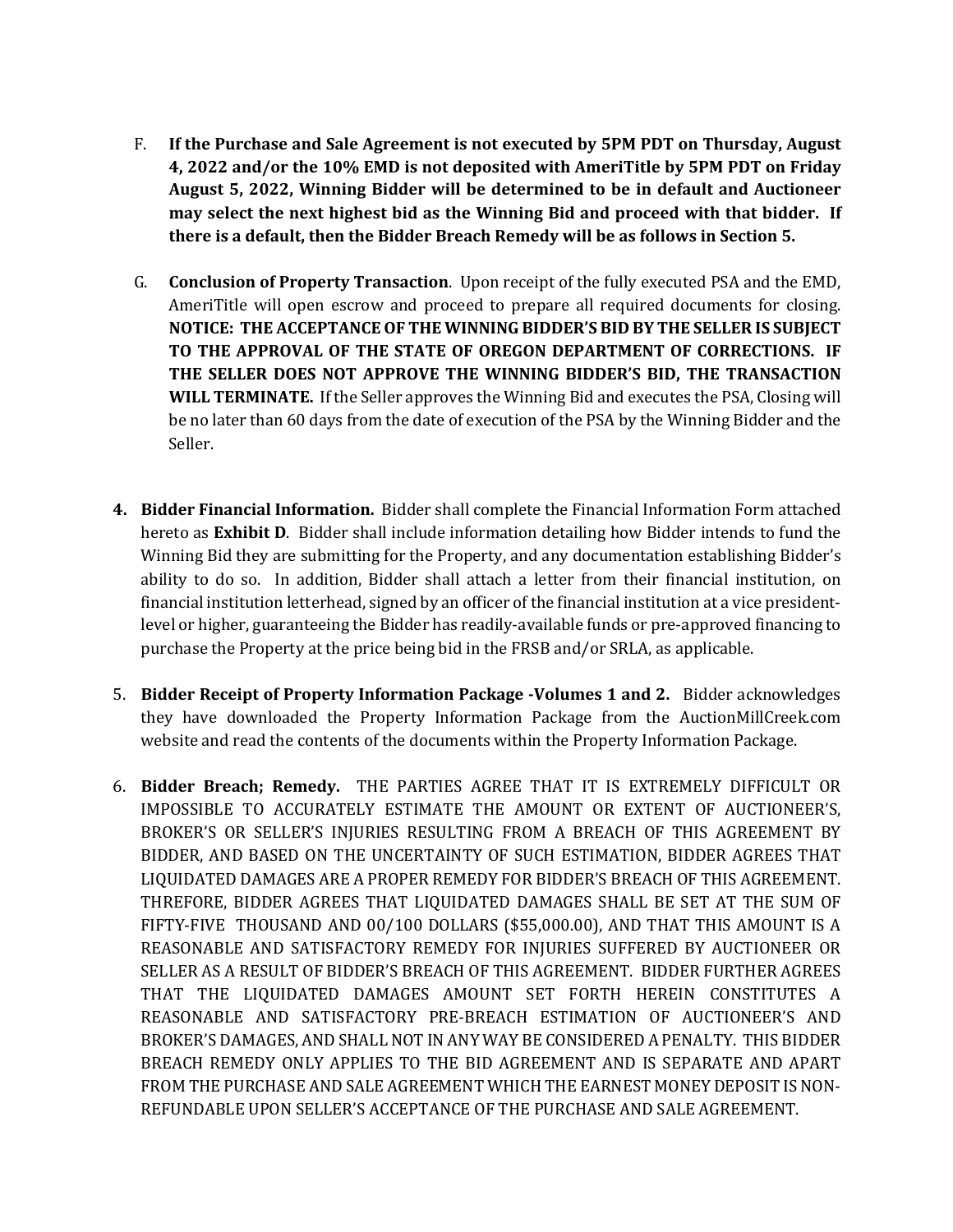7. **Bidder Registration.** Bidder's execution of this Agreement confirms its registration for the Auction as set forth in the Terms and Conditions.

**IN WITNESS WHEREOF**, the parties have caused this Agreement to be executed by their respective duly authorized representatives as of the Effective Date.

| <b>BIDDER:</b> | <b>AUCTIONEER:</b>                                      |  |  |
|----------------|---------------------------------------------------------|--|--|
|                | Higgenbotham Auctioneers International<br>Limited, Inc. |  |  |
|                |                                                         |  |  |
|                | Name: Martin E. Higgenbotham                            |  |  |
|                | Position: President                                     |  |  |
|                | <b>BROKER:</b>                                          |  |  |
|                | Stuart Realty Group., Inc.                              |  |  |
|                |                                                         |  |  |
|                | Name: Tim D. Stuart                                     |  |  |
|                | Position: President                                     |  |  |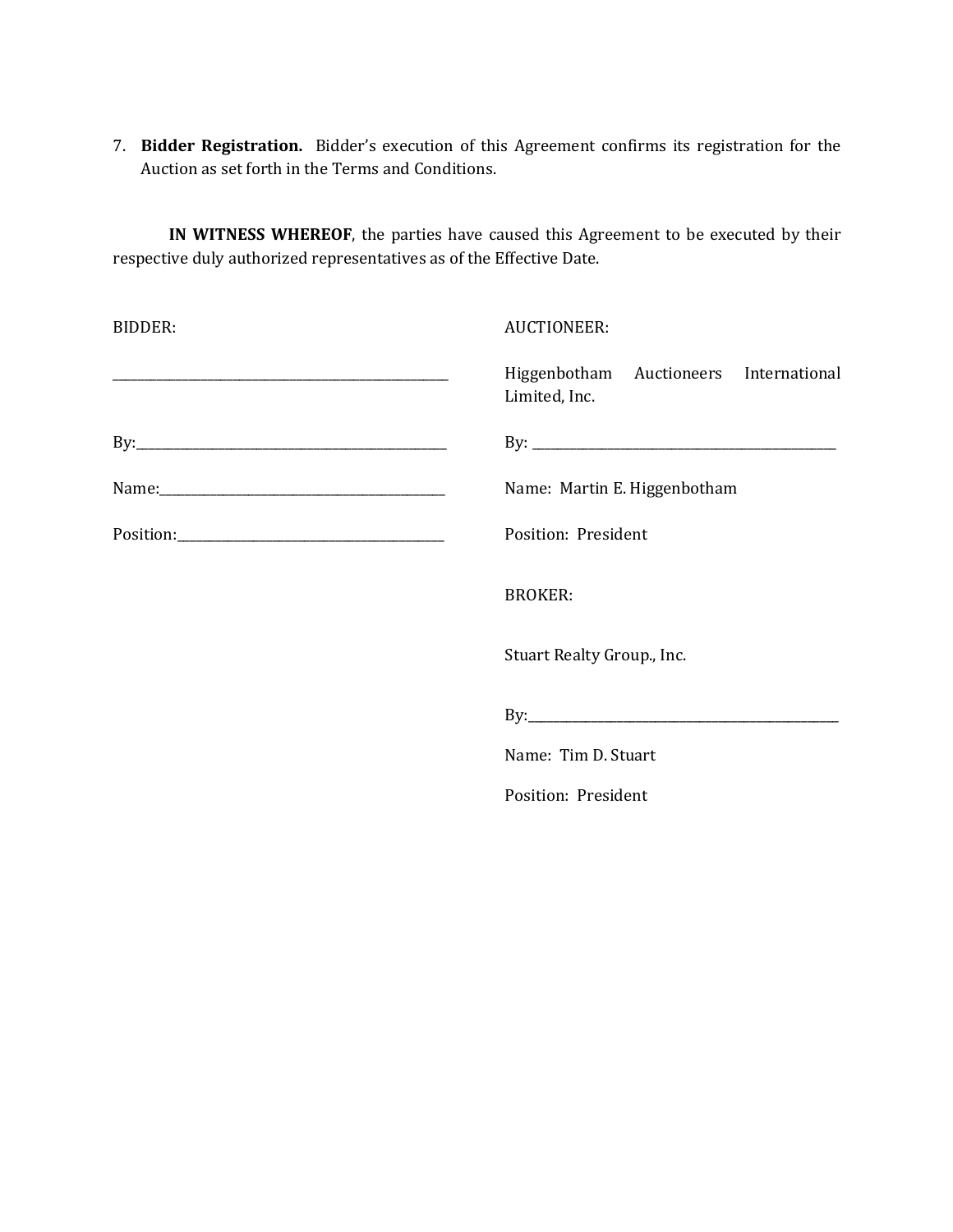### **EXHIBIT C - FIRST ROUND SEALED BID FORM**

| Sealed Bid Deadline: | 10:00 AM PDT, August 2, 2022         |
|----------------------|--------------------------------------|
| Property:            | 5465 Turner Road SE, Salem, OR 97317 |
| SEALED BID AMOUNT:   |                                      |

#### PLEASE CHECK ONE:

 $\Box$  If my/our bid is among the top 5 First Round Sealed Bids, I/we want to participate in the Second Round Live Auction to defend my/our bid and/or have the opportunity to increase my/our bid.

 $\Box$  I/we voluntarily elect to opt out of the Second Round Live Auction. This is my/our best and final bid.

"I have read and signed the Exhibit A Terms and Conditions of Auction and the Exhibit B Bid Agreement submitted herewith and agree to bound by the rules of the Auction as set out by the Auctioneer as well as the Terms and Conditions of the Purchase and Sale Agreement and agree to purchase the Property for the First Round Sealed Bid Amount if not participating in the Second Round."

| <b>Bidder Representative:</b><br>(Signature)          |                                                                                                                    |                                                                                                                       |  |
|-------------------------------------------------------|--------------------------------------------------------------------------------------------------------------------|-----------------------------------------------------------------------------------------------------------------------|--|
| <b>Bidder Representative:</b><br>(Printed with Title) | <u> 1980 - Jan James James James James James James James James James James James James James James James James</u> |                                                                                                                       |  |
| Bidder Address:<br>(Incl. City/State/Zip)             |                                                                                                                    | <u> 1989 - Johann Stoff, deutscher Stoff, der Stoff, der Stoff, der Stoff, der Stoff, der Stoff, der Stoff, der S</u> |  |
| <b>Bidder Representative:</b><br>E-Mail Address       |                                                                                                                    |                                                                                                                       |  |
| <b>Bidder Representative:</b><br>Phone/FAX            |                                                                                                                    |                                                                                                                       |  |
| Date:                                                 |                                                                                                                    |                                                                                                                       |  |
|                                                       |                                                                                                                    |                                                                                                                       |  |
|                                                       |                                                                                                                    |                                                                                                                       |  |
|                                                       |                                                                                                                    |                                                                                                                       |  |
|                                                       |                                                                                                                    |                                                                                                                       |  |
|                                                       |                                                                                                                    | Notary Public                                                                                                         |  |

My commission expires\_\_\_\_\_\_\_\_\_\_\_\_\_\_\_\_\_\_\_\_\_\_\_\_\_\_\_\_\_